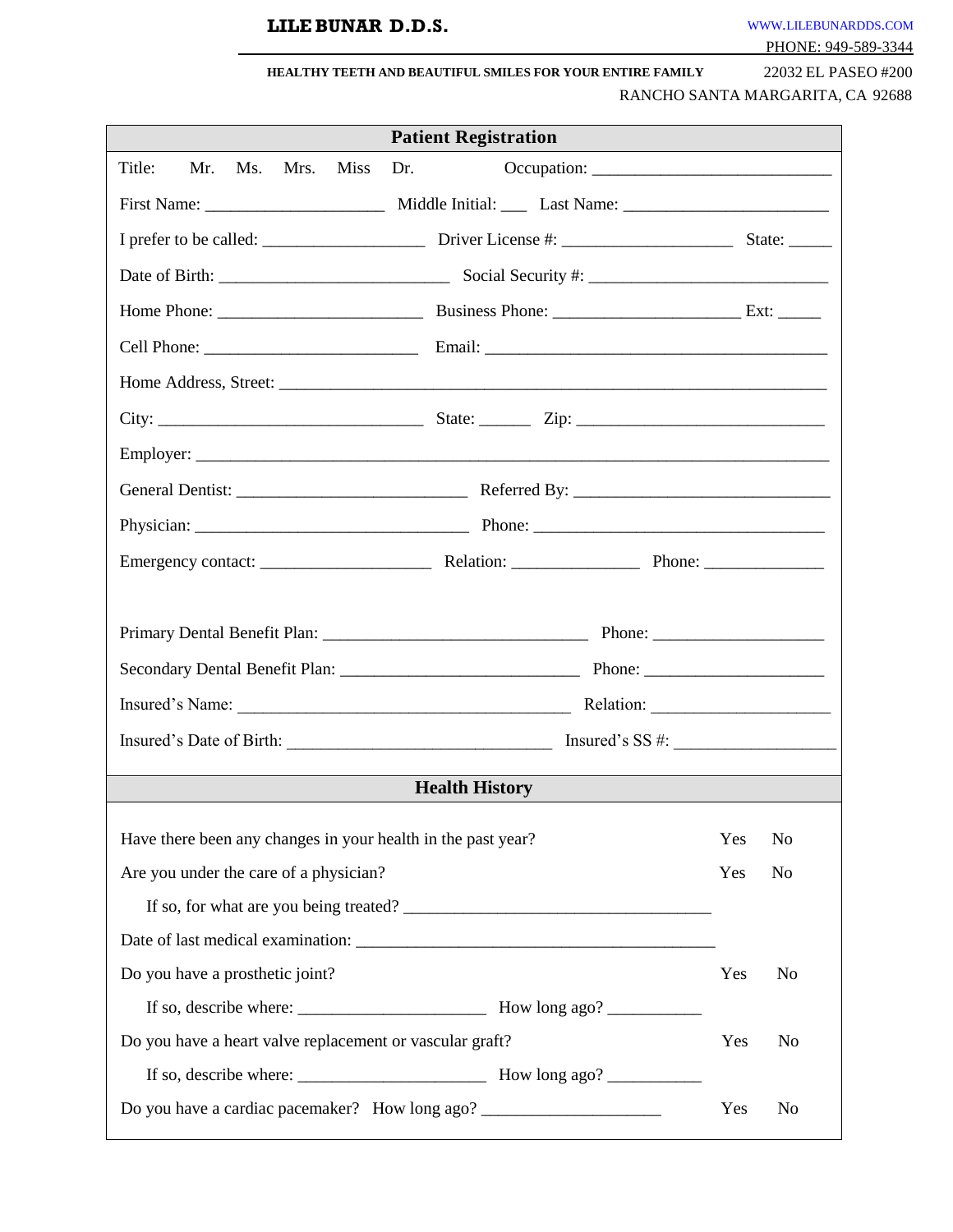#### **HEALTHY TEETH AND BEAUTIFUL SMILES FOR YOUR ENTIRE FAMILY** 22032 EL PASEO #200

RANCHO SANTA MARGARITA, CA 92688

| <b>DID YOU OR DO</b><br><b>YOU CURRENTLY</b><br><b>HAVE</b> | <b>YES</b> | NO | <b>NOTES</b> | <b>DID YOU OR DO</b><br><b>YOU CURRENTLY</b><br><b>HAVE</b> | <b>YES</b> | N <sub>O</sub> | <b>NOTES</b> |
|-------------------------------------------------------------|------------|----|--------------|-------------------------------------------------------------|------------|----------------|--------------|
| Damaged heart valves                                        |            |    |              | Asthma                                                      |            |                |              |
| <b>Heart Murmur</b>                                         |            |    |              | Have fever/Sinus                                            |            |                |              |
| Mitral Valve Prolapse                                       |            |    |              | Eye Disease/Glaucoma                                        |            |                |              |
| Rheumatic heart                                             |            |    |              | TMJ/Pain and/or                                             |            |                |              |
| disease                                                     |            |    |              | clicking of jaws                                            |            |                |              |
| <b>High Blood Pressure</b>                                  |            |    |              | Stomach ulcers/GERD                                         |            |                |              |
| Heart $attack(s)$                                           |            |    |              | STD's                                                       |            |                |              |
| Pacemaker                                                   |            |    |              | Drug or alcohol abuse                                       |            |                |              |
| <b>Stroke</b>                                               |            |    |              | HIV / AIDS                                                  |            |                |              |
| Hepatitis A or B                                            |            |    |              | Migraines                                                   |            |                |              |
| Hepatitis C                                                 |            |    |              | Mental health problems                                      |            |                |              |
| Kidney trouble, dialysis                                    |            |    |              | Seizures / Epilepsy                                         |            |                |              |
| <b>Diabetes</b>                                             |            |    |              | Cancer / Chemotherapy                                       |            |                |              |
| <b>Liver Disease</b>                                        |            |    |              | Osteoporosis                                                |            |                |              |
| Tuberculosis                                                |            |    |              | Arthritis/Joint disease                                     |            |                |              |
| Emphysema                                                   |            |    |              | Abnormal bleeding                                           |            |                |              |
| Thyroid trouble                                             |            |    |              | Anemia                                                      |            |                |              |
| Women, are you<br>pregnant?                                 |            |    |              | Do you smoke?                                               |            |                |              |

**PLEASE NOTE**: antibiotics (such as penicillin) may alter the effectiveness of birth control pills. Consult your physician / gynecologist regarding alternative methods of birth control.

# **MEDICATIONS**

Please list all medicine, drugs, pills, over-the-counter medications: \_\_\_\_\_\_\_\_\_\_\_\_\_\_\_\_\_\_\_\_\_\_

# **ALLERGIES**

\_\_\_\_\_\_\_\_\_\_\_\_\_\_\_\_\_\_\_\_\_\_\_\_\_\_\_\_\_\_\_\_\_\_\_\_\_\_\_\_\_\_\_\_\_\_\_\_\_\_\_\_\_\_\_\_\_\_\_\_\_\_\_\_\_\_\_\_\_\_\_\_\_\_\_\_\_

| <b>ARE YOU</b><br><b>ALLERGIC TO OR</b><br><b>HAVE YOU HAD A</b><br><b>REACTION TO</b> | <b>YES</b> | NO | <b>NOTES</b> | <b>ARE YOU</b><br><b>ALLERGIC TO OR</b><br><b>HAVE YOU HAD A</b><br><b>REACTION TO</b> | <b>YES</b> | N <sub>O</sub> | <b>NOTES</b> |
|----------------------------------------------------------------------------------------|------------|----|--------------|----------------------------------------------------------------------------------------|------------|----------------|--------------|
| Local anesthetics                                                                      |            |    |              | Codeine                                                                                |            |                |              |
| Sulfa                                                                                  |            |    |              | Other narcotics                                                                        |            |                |              |
| Penicillin                                                                             |            |    |              | Aspirin / NSAID's                                                                      |            |                |              |
| Other antibiotics                                                                      |            |    |              | Latex                                                                                  |            |                |              |

**Please list any non-drug allergies:** \_\_\_\_\_\_\_\_\_\_\_\_\_\_\_\_\_\_\_\_\_\_\_\_\_\_\_\_\_\_\_\_\_\_\_\_\_\_\_\_\_\_\_\_\_\_\_\_ Are there any additional health issues about which the doctor should be told? Do you wish to speak to the doctor privately about anything? Yes No

**Patient Signature \_\_\_\_\_\_\_\_\_\_\_\_\_\_\_\_\_\_\_\_\_ Date \_\_\_\_\_\_\_\_ Dr. Signature \_\_\_\_\_\_\_\_\_\_\_\_\_\_\_**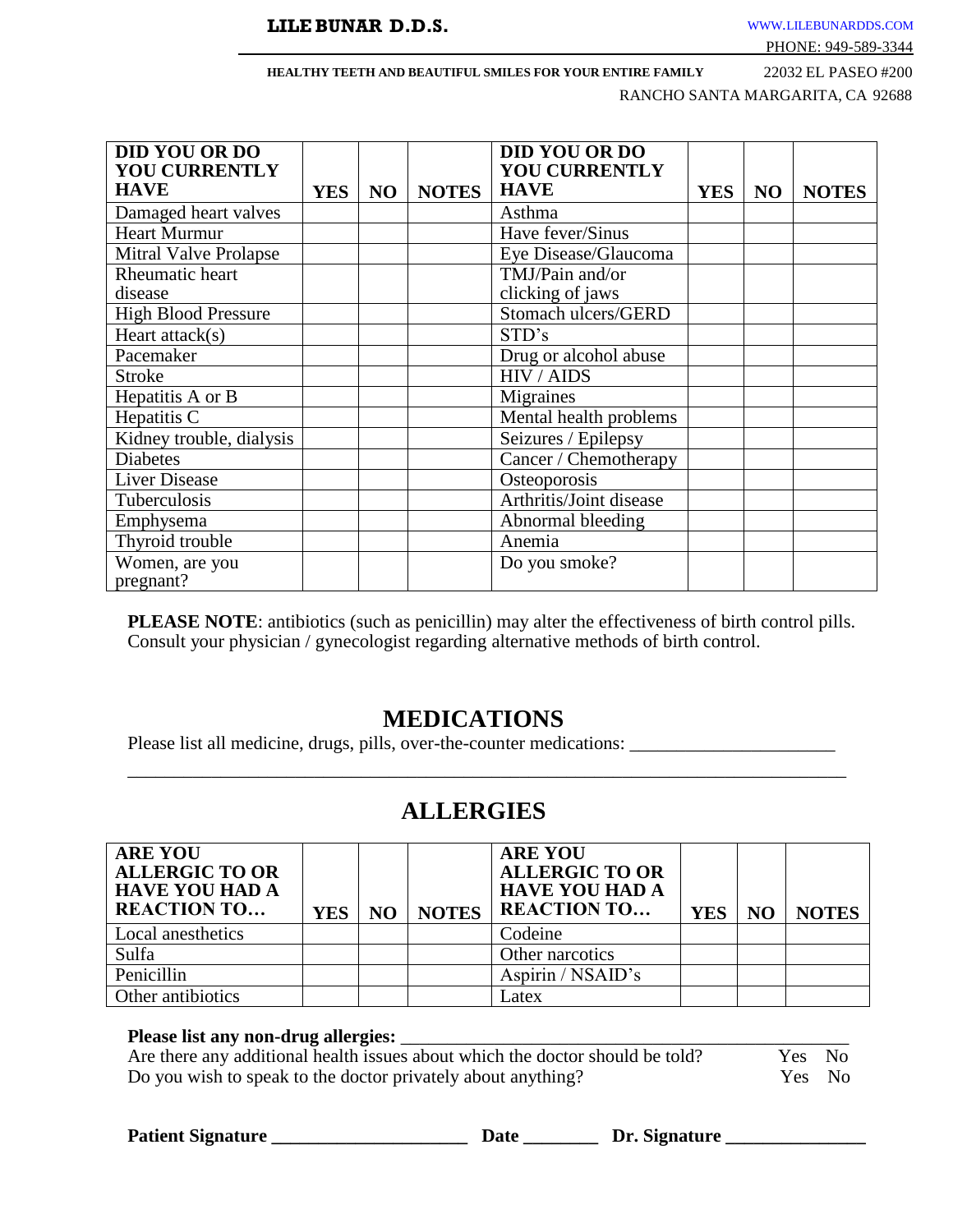# **LILE BUNAR D.D.S.** [WWW](http://www.thefutureofdentistry.com/).[LILEBUNARDDS](http://www.thefutureofdentistry.com/).[COM](http://www.thefutureofdentistry.com/)

#### **HEALTHY TEETH AND BEAUTIFUL SMILES FOR YOUR ENTIRE FAMILY** 22032 EL PASEO #200

# RANCHO SANTA MARGARITA, CA 92688

|                       | <b>Previous Dentist Information</b>                                                                                                                                                                                                                                                                                                                                                                                                       |  |  |  |  |  |  |  |  |  |
|-----------------------|-------------------------------------------------------------------------------------------------------------------------------------------------------------------------------------------------------------------------------------------------------------------------------------------------------------------------------------------------------------------------------------------------------------------------------------------|--|--|--|--|--|--|--|--|--|
|                       |                                                                                                                                                                                                                                                                                                                                                                                                                                           |  |  |  |  |  |  |  |  |  |
|                       |                                                                                                                                                                                                                                                                                                                                                                                                                                           |  |  |  |  |  |  |  |  |  |
|                       |                                                                                                                                                                                                                                                                                                                                                                                                                                           |  |  |  |  |  |  |  |  |  |
|                       |                                                                                                                                                                                                                                                                                                                                                                                                                                           |  |  |  |  |  |  |  |  |  |
|                       |                                                                                                                                                                                                                                                                                                                                                                                                                                           |  |  |  |  |  |  |  |  |  |
|                       |                                                                                                                                                                                                                                                                                                                                                                                                                                           |  |  |  |  |  |  |  |  |  |
|                       | <b>Dental History</b><br><u> 1989 - Johann Stein, mars an de France</u>                                                                                                                                                                                                                                                                                                                                                                   |  |  |  |  |  |  |  |  |  |
|                       | <b>Oral Health:</b> Excellent Good Fair<br>Poor                                                                                                                                                                                                                                                                                                                                                                                           |  |  |  |  |  |  |  |  |  |
|                       |                                                                                                                                                                                                                                                                                                                                                                                                                                           |  |  |  |  |  |  |  |  |  |
|                       |                                                                                                                                                                                                                                                                                                                                                                                                                                           |  |  |  |  |  |  |  |  |  |
|                       | Would you like to have a <b>VELScope oral cancer screening?</b> Yes No                                                                                                                                                                                                                                                                                                                                                                    |  |  |  |  |  |  |  |  |  |
|                       | *Note some insurance do not cover this service: please check your plan details.                                                                                                                                                                                                                                                                                                                                                           |  |  |  |  |  |  |  |  |  |
|                       |                                                                                                                                                                                                                                                                                                                                                                                                                                           |  |  |  |  |  |  |  |  |  |
| Yes No                | Are you currently having dental discomfort?                                                                                                                                                                                                                                                                                                                                                                                               |  |  |  |  |  |  |  |  |  |
| No<br>Yes             | If yes, explain $\frac{1}{\sqrt{1-\frac{1}{2}}\sqrt{1-\frac{1}{2}}\sqrt{1-\frac{1}{2}}\sqrt{1-\frac{1}{2}}\sqrt{1-\frac{1}{2}}\sqrt{1-\frac{1}{2}}\sqrt{1-\frac{1}{2}}\sqrt{1-\frac{1}{2}}\sqrt{1-\frac{1}{2}}\sqrt{1-\frac{1}{2}}\sqrt{1-\frac{1}{2}}\sqrt{1-\frac{1}{2}}\sqrt{1-\frac{1}{2}}\sqrt{1-\frac{1}{2}}\sqrt{1-\frac{1}{2}}\sqrt{1-\frac{1}{2}}\sqrt{1-\frac{1}{2}}\sqrt{1-\frac{1}{2}}\$<br>Any injuries to mouth/teeth/head? |  |  |  |  |  |  |  |  |  |
|                       |                                                                                                                                                                                                                                                                                                                                                                                                                                           |  |  |  |  |  |  |  |  |  |
| Yes No                | Any missing teeth other than wisdom teeth or orthodontic extractions?                                                                                                                                                                                                                                                                                                                                                                     |  |  |  |  |  |  |  |  |  |
|                       |                                                                                                                                                                                                                                                                                                                                                                                                                                           |  |  |  |  |  |  |  |  |  |
| Yes<br>No             | Have missing teeth been replaced?                                                                                                                                                                                                                                                                                                                                                                                                         |  |  |  |  |  |  |  |  |  |
| Yes<br>N <sub>0</sub> | Orthodontic appliances now or in the past?                                                                                                                                                                                                                                                                                                                                                                                                |  |  |  |  |  |  |  |  |  |
| Yes<br>N <sub>0</sub> | Gums bleed when brushing or flossing?                                                                                                                                                                                                                                                                                                                                                                                                     |  |  |  |  |  |  |  |  |  |
| Yes<br>N <sub>o</sub> | History of gum disease?                                                                                                                                                                                                                                                                                                                                                                                                                   |  |  |  |  |  |  |  |  |  |
| Yes<br>N <sub>0</sub> | Any concerns about the appearance of your teeth?                                                                                                                                                                                                                                                                                                                                                                                          |  |  |  |  |  |  |  |  |  |
| Yes<br>N <sub>0</sub> | Does it hurt to bite or chew?                                                                                                                                                                                                                                                                                                                                                                                                             |  |  |  |  |  |  |  |  |  |
| Yes<br>N <sub>0</sub> | Do you clench or grind your teeth?                                                                                                                                                                                                                                                                                                                                                                                                        |  |  |  |  |  |  |  |  |  |
|                       | If yes, do you wear a night guard or splint?                                                                                                                                                                                                                                                                                                                                                                                              |  |  |  |  |  |  |  |  |  |
| N <sub>o</sub><br>Yes | Do you want your mouth properly restored and pain free?                                                                                                                                                                                                                                                                                                                                                                                   |  |  |  |  |  |  |  |  |  |
| No<br>Yes             | Doe any type of dental treatment make you nervous?                                                                                                                                                                                                                                                                                                                                                                                        |  |  |  |  |  |  |  |  |  |
|                       | If yes, please explain bellow: _                                                                                                                                                                                                                                                                                                                                                                                                          |  |  |  |  |  |  |  |  |  |
| N <sub>0</sub><br>Yes | History of gum disease?                                                                                                                                                                                                                                                                                                                                                                                                                   |  |  |  |  |  |  |  |  |  |
| Yes<br>No             | Concerns about gum disease?                                                                                                                                                                                                                                                                                                                                                                                                               |  |  |  |  |  |  |  |  |  |
|                       |                                                                                                                                                                                                                                                                                                                                                                                                                                           |  |  |  |  |  |  |  |  |  |
|                       | <b>Child / Minor Patients</b>                                                                                                                                                                                                                                                                                                                                                                                                             |  |  |  |  |  |  |  |  |  |

| Yes No |        | Any mouth habits? (Thumb sucking, nail biting, mouth breathing, nursing/bottle habits,<br>pacifier, etc) |
|--------|--------|----------------------------------------------------------------------------------------------------------|
|        | Yes No |                                                                                                          |
| Yes No |        |                                                                                                          |
| Yes No |        | Does the patient receive assistance with brushing and flossing?                                          |
|        |        |                                                                                                          |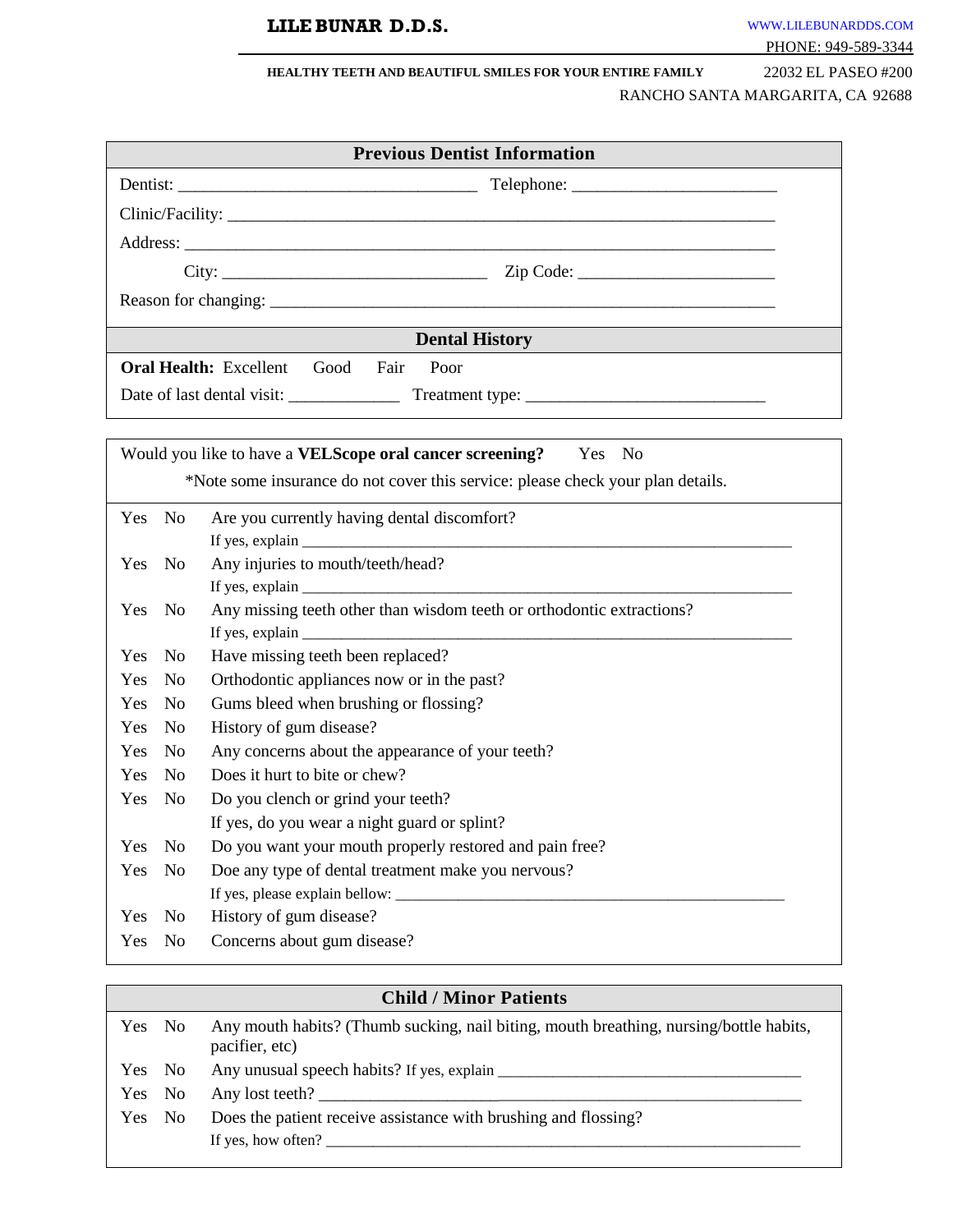**HEALTHY TEETH AND BEAUTIFUL SMILES FOR YOUR ENTIRE FAMILY** 22032 EL PASEO #200 RANCHO SANTA MARGARITA, CA 92688

# **Financial Guidelines**

*We are committed to providing you with the best care possible to achieve total oral health. In order to achieve these goals, we need your assistance and your understanding of our financial guidelines.*

#### **Insurance**

**We accept all major dental insurance payments, however we may not be an in network provider for your plan**. If we are not an in network provider, review your plan details, as in many cases insurance reimbursement is very similar.

- **We are in network for Delta Dental Premier and United HealthCare.**
- **No estimate is a guarantee of payment.** Please understand, you are responsible for all charges not paid by your insurance. Also, many insurance companies are excluding certain dental procedures or downgrading procedures to a lesser reimbursement level; in which case, you would be responsible for the difference.
- **Workers Compensation claims** will be filed for you. Please understand the carrier will assign a dollar amount that will be paid towards the claim, which may or may not cover the entire fee. Any amount not covered by the carrier, will be your responsibility.
- **Minors must be accompanied by a parent or legal guardian**. If the parents are separated or divorced, the person accompanying the minor will be responsible for copayment at the time of service.

#### **Payments**

- **Patient portion or patient co-pay is due at the time services are rendered** - unless prior financial arrangements have been made.

- **Payment Information:**
	- o All major credit cards are accepted (Visa, MasterCard, Discover)
	- o 10% Discount for our uninsured cash/check
	- o Various financing options with CareCredit ®
- **Balances left over 90 days will incur an 18% or \$10 minimum monthly finance charge.** We realize that temporary financial problems may affect timely payment of your account. If such problems do arise, we encourage you to contact us promptly for assistance in the management of your account.

#### **Short Cancelled/ Missed Appointments** \_

- **Please give 48 hours' notice** if you are unable to keep your reserved time. Unless an emergency occurs, we expect to run on time for your appointments, and we appreciate the same courtesy from you.
- **Short canceled or missed appointments** will be charged one dollar per minute of time allotted for your appointment.

## **By signing below, I acknowledge I have read and understand the guidelines above.**

| Signature: | ⊃ate |
|------------|------|
|------------|------|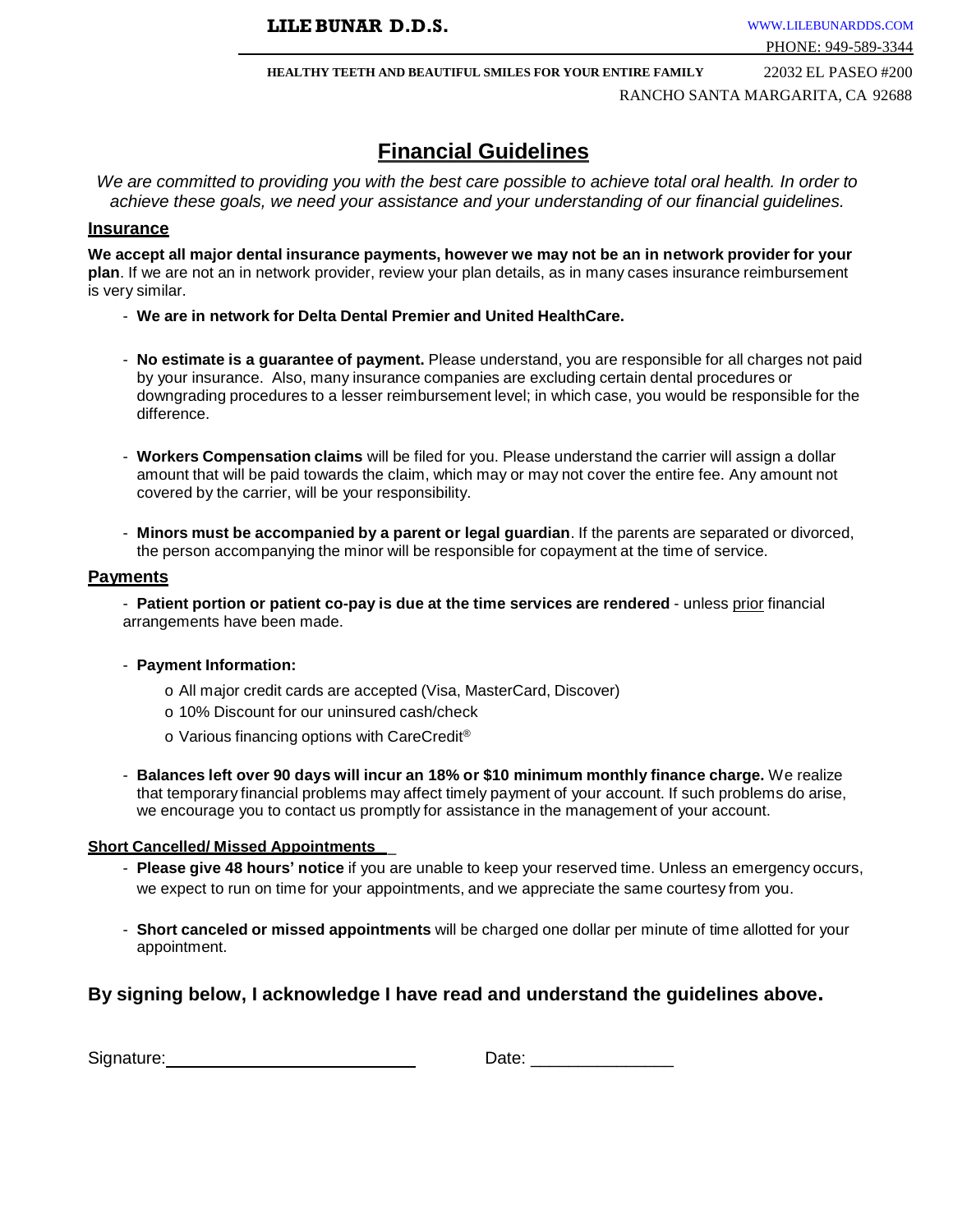**HEALTHY TEETH AND BEAUTIFUL SMILES FOR YOUR ENTIRE FAMILY** 22032 EL PASEO #200 RANCHO SANTA MARGARITA, CA 92688

## **ACKNOWLEDGEMENT OF PRIVACY PRACTICES**

#### Updated 2015

My signature confirms that I have been informed of my rights to privacy regarding my protected personal and health information, under the Health Insurance Portability & Accountability Act of 1996 (HIPAA). I understand the terms in which my personal health and identification information may be used.

I have been informed of my dental provider's *Notice of Privacy Practices* containing a more complete description of the uses and disclosures of my protected health information. I have been given the right to review and receive a copy of such *Notice of Privacy Practices*. I understand that my dental provider has the right to change the *Notice of Privacy Practices* and that I may contact this office at the address above to obtain a current copy of the *Notice of Privacy Practices*.

I understand that I may request in writing that you restrict how my private information is used or disclosed to carry out treatment, payment or health care operations and I understand that you are not required to agree to my requested restrictions, but if you do agree then you are bound to abide by such restrictions.

Signature: **Example 2 and 2 and 2 and 2 and 2 and 2 and 2 and 2 and 2 and 2 and 2 and 2 and 2 and 2 and 2 and 2 and 2 and 2 and 2 and 2 and 2 and 2 and 2 and 2 and 2 and 2 and 2 and 2 and 2 and 2 and 2 and 2 and 2 and 2 an** 

**RELATIONSHIP TO PATIENT**: ☐ADULT PATIENT ☐PARENT ☐GUARDIAN ☐OTHER

**Please list any dependent children under the age of 18 also covered by this acknowledgement:**

 $\Box$  I give permission for the following communications to be used by Dr. LILE BUNAR DDS, **(please check all that apply):** ☐ Cell phone: ☐Text Message reminders permitted ☐ Home phone ☐Work ☐E-Mail:  $\Box$  I am granting permission for Dr. LILE BUNAR DDS to disclose their identity to anyone who may answer my home, work or cell phone. ☐ I am granting permission for Dr. LILE BUNAR DDS to leave a message with any person who may answer my phone or on my voicemail of the following numbers **(please check all that apply)**: ☐ Home Phone ☐ Cell Phone ☐Work Phone ☐ None- please just ask for a call back ☐Other (Please explain) **I would like to give permission for the following person(s) to have access to personal information including but not limited to appointments, treatment, and billing of myself and any dependent children listed above:**

#### **For Office Use Only:**

We were unable to obtain the patient's written acknowledgement of our Notice of Privacy Practices due to the following reason:

□ The patient refused to sign

□ Communication barriers

□ Emergency situation

 $\Box$  Other – please list: